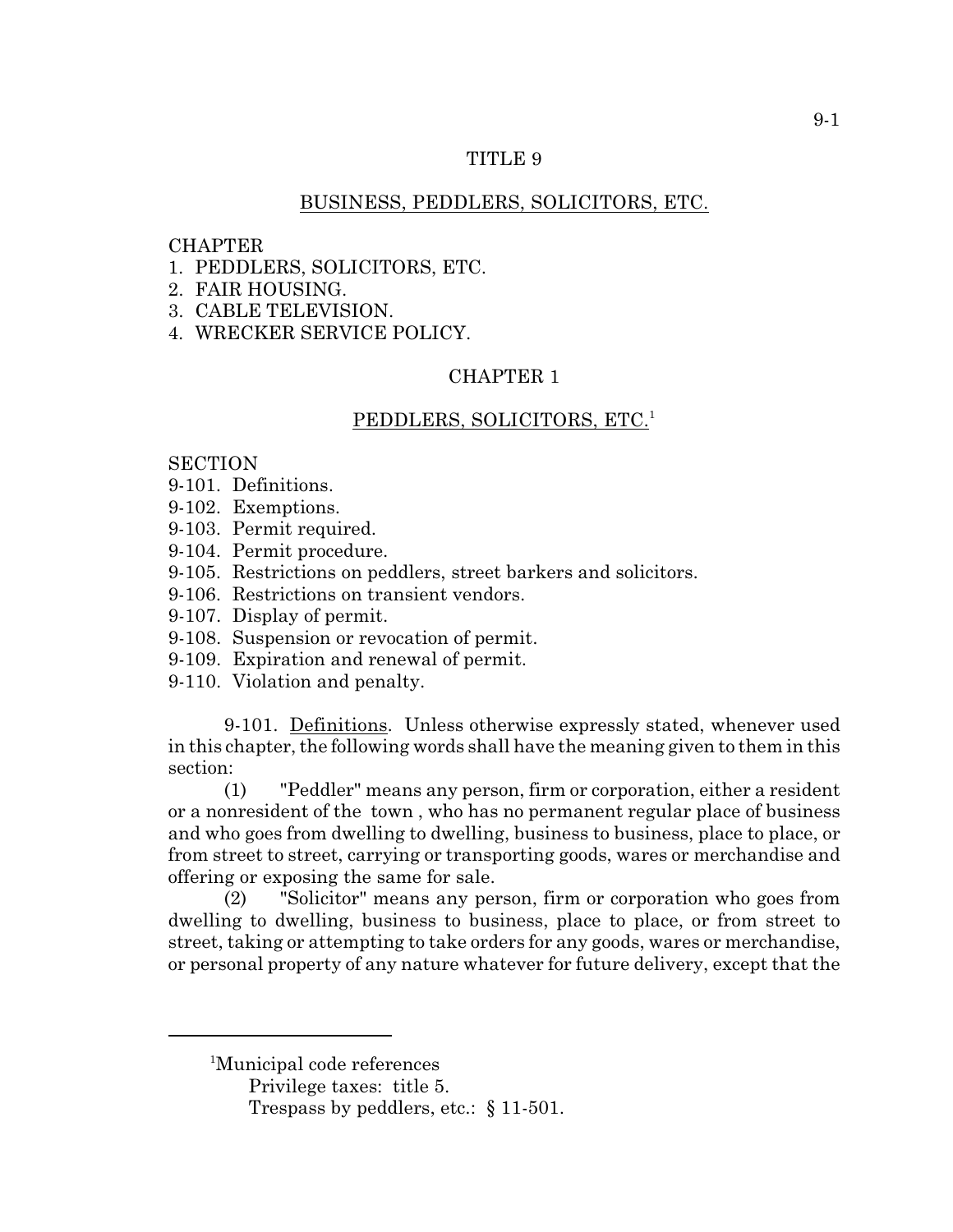term shall not include solicitors for charitable and religious purposes and solicitors for subscriptions as those terms are defined below.

(3) "Solicitor for charitable or religious purposes" means any person, firm, corporation or organization who or which solicits contributions from the public, either on the streets of the town or from door to door, business to business, place to place, or from street to street, for any charitable or religious organization, and who does not sell or offer to sell any single item at a cost to the purchaser in excess of ten dollars (\$10.00). No organization shall qualify as a "charitable" or "religious" organization unless the organization meets one of the following conditions:

(a) Has a current exemption certificate from the Internal Revenue Service issued under Section 501(c)(3) of the Internal Revenue Service Code of 1954, as amended.

(b) Is a member of United Way, Community Chest or similar "umbrella" organizations for charitable or religious organizations.

(c) Has been in continued existence as a charitable or religious organization in Smith County for a period of two (2) years prior to the date of its application for registration under this chapter.

(4) "Solicitor for subscriptions" means any person who solicits subscriptions from the public, either on the streets of the town , or from door to door, business to business, place to place, or from street to street, and who offers for sale subscriptions to magazines or other materials protected by provisions of the Constitution of the United States.

 $(5)$  "Transient vendor<sup>1</sup>" means any person who brings into temporary premises and exhibits stocks of merchandise to the public for the purpose of selling or offering to sell the merchandise to the public. Transient vendor does not include any person selling goods by sample, brochure, or sales catalog for future delivery; or to sales resulting from the prior invitation to the seller by the owner or occupant of a residence. For purposes of this definition, "merchandise" means any consumer item that is or is represented to be new or not previously

<sup>1</sup>State law references

Tennessee Code Annotated, § 62-30-101 et seq. contains permit requirements for "transitory vendors."

The definition of "transient vendors" is taken from Tennessee Code Annotated, § 62-30-101(3). Note also that Tennessee Code Annotated, § 67-4-709(a) prescribes that transient vendors shall pay a tax of \$50.00 for each 14 day period in each county and/or municipality in which such vendors sell or offer to sell merchandise for which they are issued a business license, but that they are not liable for the gross receipts portion of the tax provided for in Tennessee Code Annotated,  $§$  67-4-709(b).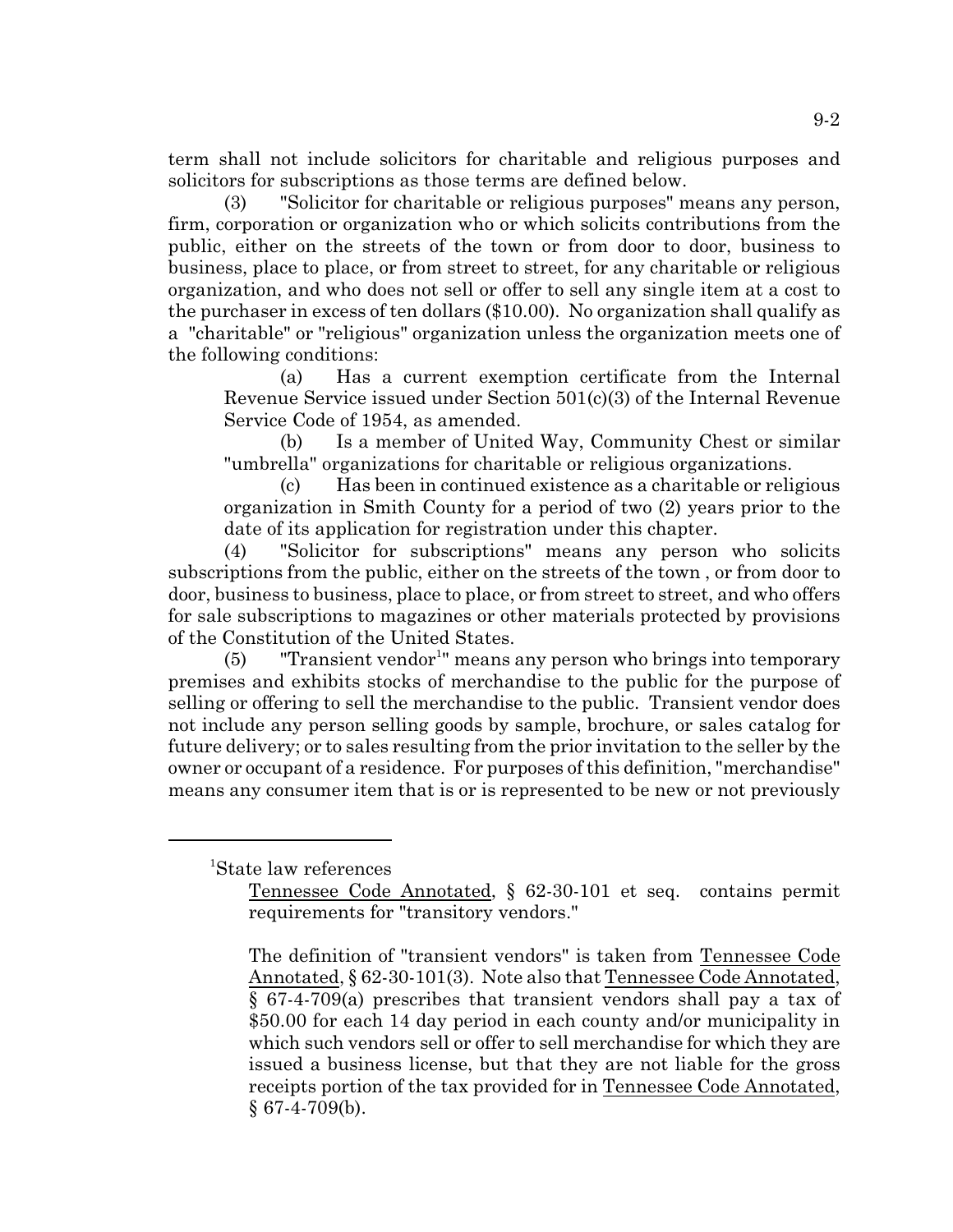### Change 2, November 9, 2006  $9-3$

owned by a consumer, and "temporary premises" means any public or quasi-public place including a hotel, rooming house, storeroom, building or part of a building, tent, vacant lot, railroad car, or motor vehicle which is temporarily occupied for the purpose of exhibiting stocks of merchandise to the public. Premises are not temporary if the same person has conducted business at those premises for more than six (6) consecutive months or has occupied the premises as his or her permanent residence for more than six (6) consecutive months.

(6) "Street barker" means any peddler who does business during recognized festival or parade days in the town and who limits his business to selling or offering to sell novelty items and similar goods in the area of the festival or parade.

9-102. Exemptions. The terms of this chapter shall neither apply to persons selling at wholesale to dealers, nor to newsboys, nor to bona fide merchants who merely deliver goods in the regular course of business, nor to persons selling agricultural products, who, in fact, themselves produced the products being sold.

9-103. Permit required. (1) No person, firm or corporation shall operate a business as a peddler, transient vendor, solicitor or street barker, and no solicitor for charitable or religious purposes or solicitor for subscriptions shall solicit within the town unless the same has obtained a permit from the town in accordance with the provisions of this chapter.

(2) Permits for charitable solicitations within the Town of Carthage's corporate limits shall be issued on a first to apply basis, to be conducted on the particular day of the month by the requesting charitable organization. All charitable solicitation permits issued shall allow no more then four (4) solicitors of the permittee at each intersection at any time and all solicitations shall take place at the approved intersection(s) as applied for and approved. Any violation of this ordinance will be subjected to a fine of not less than fifty dollars (\$50.00) per incident.

The roadblock shall be conducted according to the terms and conditions as set forth in the application of permit for fundraising roadblocks. Failure to do so may, in the Town of Carthage's sole discretion, result in the revocations of roadblock privileges for the requesting organization/applicant. (as amended by Ord. #340, Dec. 2004)

9-104. Permit procedure. (1) Application form. A sworn application containing the following information shall be completed and filed with the town recorder by each applicant for a permit as a peddler, transient vendor, solicitor, or street barker and by each applicant for a permit as a solicitor for charitable or religious purposes or as a solicitor for subscriptions:

(a) The complete name and permanent address of the business or organization the applicant represents.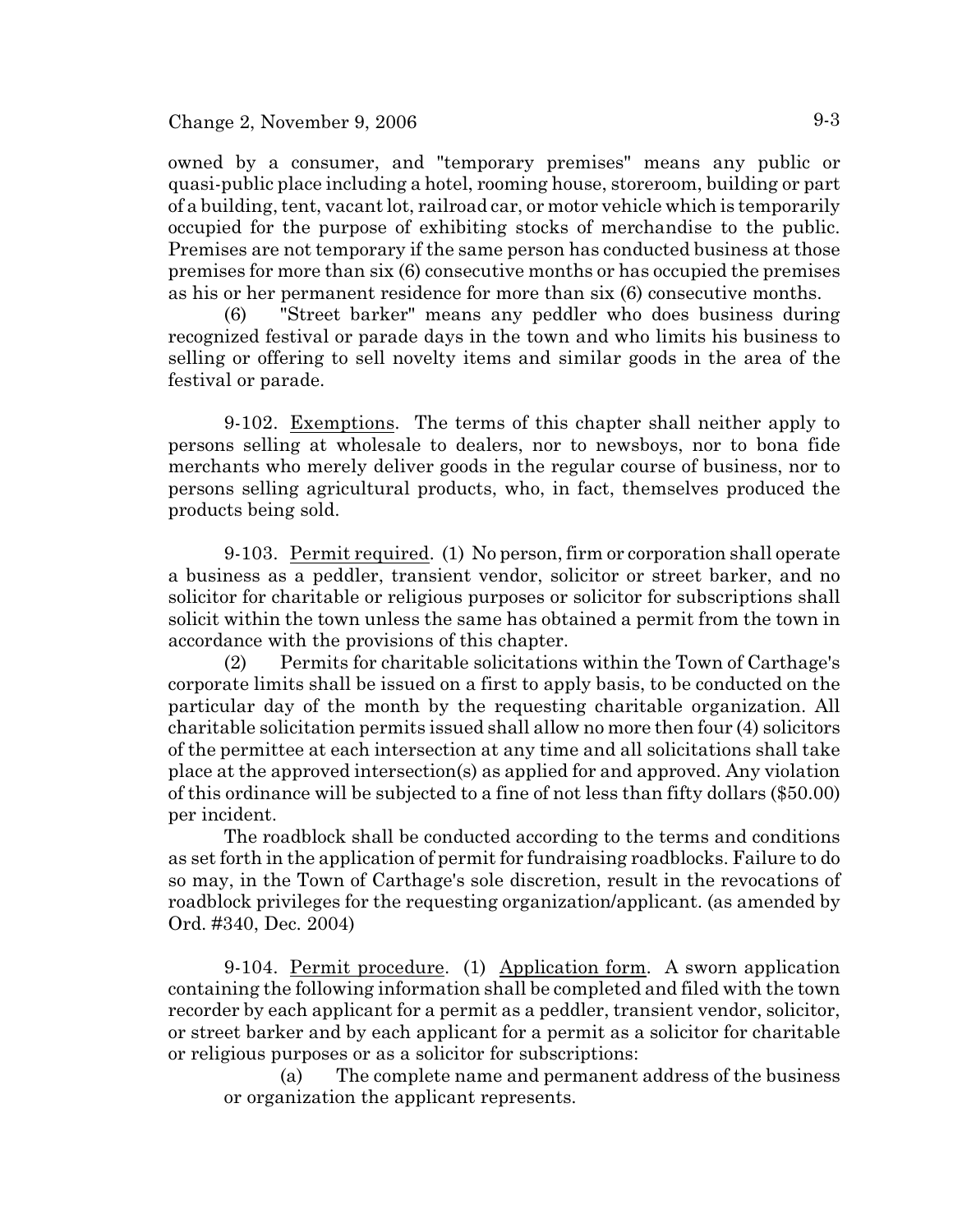(b) A brief description of the type of business and the goods to be sold.

(c) The dates for which the applicant intends to do business or make solicitations.

(d) The names and permanent addresses of each person who will make sales or solicitations within the town.

(e) The make, model, complete description, and license tag number and state of issue, of each vehicle to be used to make sales or solicitations, whether or not such vehicle is owned individually by the person making sales or solicitations, by the business or organization itself, or rented or borrowed from another business or person.

(f) Tennessee State sales tax number, if applicable.

(2) Permit fee. Each applicant for a permit as a peddler, transient vendor, solicitor or street barker shall submit with his application a nonrefundable fee of twenty dollars (\$20.00). There shall be no fee for an application for a permit as a solicitor for charitable purposes or as a solicitor for subscriptions.

(3) Permit issued. Upon the completion of the application form and the payment of the permit fee, where required, the recorder shall issue a permit and provide a copy of the same to the applicant.

(4) Submission of application form to chief of police. Immediately after the applicant obtains a permit from the town recorder, the town recorder shall submit to the chief of police a copy of the application form and the permit.

9-105. Restrictions on peddlers, street barkers and solicitors. No peddler, street barker, solicitor, solicitor for charitable purposes, or solicitor for subscriptions shall:

(1) Be permitted to set up and operate a booth or stand on any street or sidewalk, or in any other public area within the town.

(2) Stand or sit in or near the entrance to any dwelling or place of business, or in any other place which may disrupt or impede pedestrian or vehicular traffic.

(3) Offer to sell goods or services or solicit in vehicular traffic lanes, or operate a "road block" of any kind.

(4) Call attention to his business or merchandise or to his solicitation efforts by crying out, by blowing a horn, by ringing a bell, or creating other noise, except that the street barker shall be allowed to cry out to call attention to his business or merchandise during recognized parade or festival days of the town.

(5) Enter in or upon any premises or attempt to enter in or upon any premises wherein a sign or placard bearing the notice "Peddlers or Solicitors Prohibited," or similar language carrying the same meaning, is located.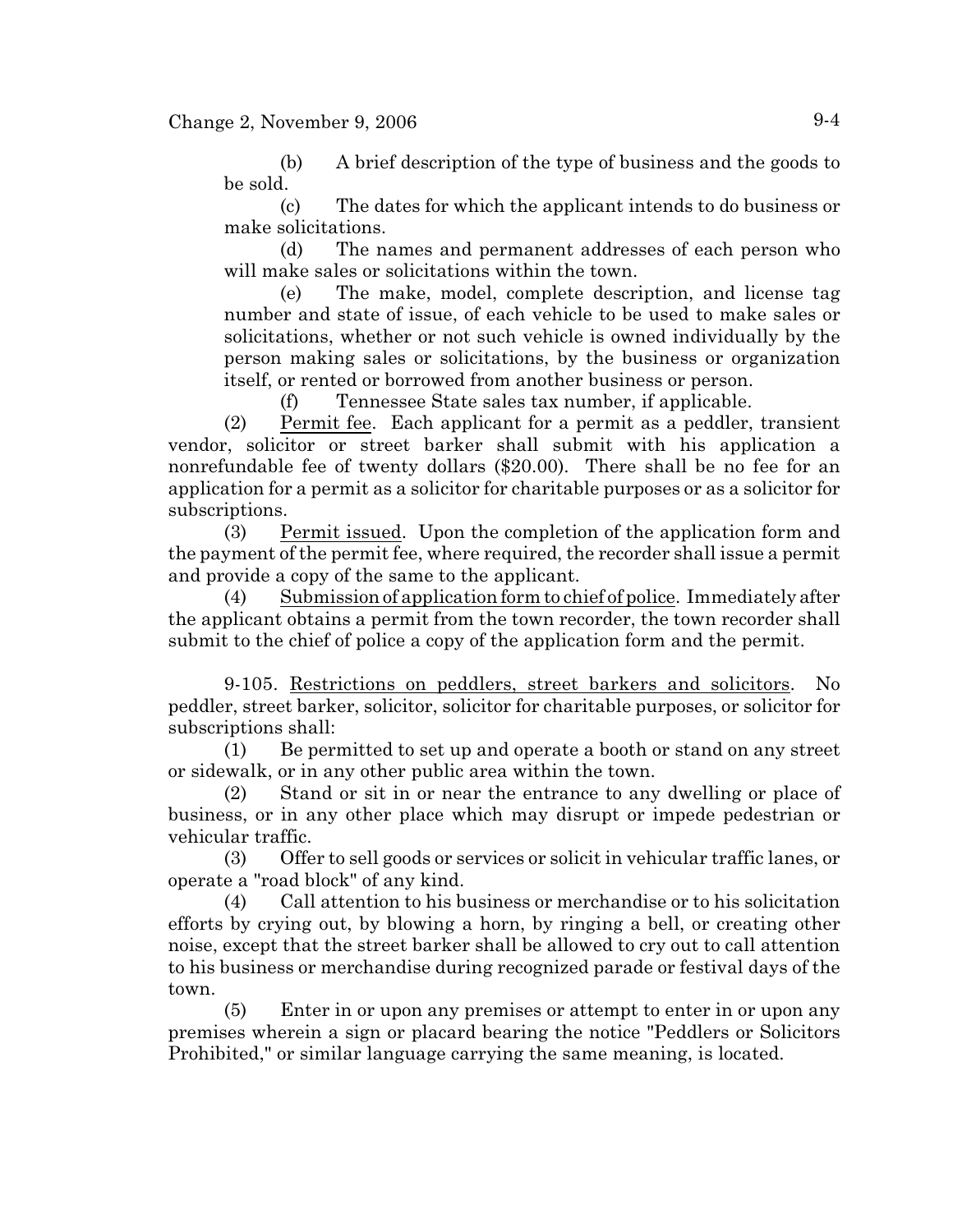Change 2, November 9, 2006  $9-5$ 

9-106. Restrictions on transient vendors. A transient vendor shall not advertise, represent, or hold forth a sale of goods, wares or merchandise as an insurance, bankrupt, insolvent, assignee, trustee, estate, executor, administrator, receiver's manufacturer's wholesale, cancelled order, or misfit sale, or closing-out sale, or a sale of any goods damaged by smoke, fire, water or otherwise, unless such advertisement, representation or holding forth is actually of the character it is advertised, represented or held forth.

9-107. Display of permit. Each peddler, street barker, solicitor, solicitor for charitable purposes or solicitor for subscriptions is required to have in his possession a valid permit while making sales or solicitations, and shall be required to display the same to any police officer upon demand.

9-108. Suspension or revocation of permit. (1) Suspension by the recorder. The permit issued to any person or organization under this chapter may be suspended by the town recorder for any of the following causes:

(a) Any false statement, material omission, or untrue or misleading information which is contained in or left out of the application; or

(b) Any violation of this chapter.

(2) Suspension or revocation by the board of mayor and aldermen. The permit issued to any person or organization under this chapter may be suspended or revoked by the board of mayor and aldermen, after notice and hearing, for the same causes set out in paragraph (1) above. Notice of the hearing for suspension or revocation of a permit shall be given by the town recorder in writing, setting forth specifically the grounds of complaint and the time and place of the hearing. Such notice shall be mailed to the permit holder at his last known address at least five (5) days prior to the date set for hearing, or it shall be delivered by a police officer in the same manner as a summons at least three (3) days prior to the date set for hearing.

9-109. Expiration and renewal of permit. The permit of peddlers, solicitors and transient vendors shall expire on the same date that the permit holder's privilege license expires. The registration of any peddler, solicitor, or transient vendor who for any reason is not subject to the privilege tax shall be issued for six (6) months. The permit of street barkers shall be for a period corresponding to the dates of the recognized parade or festival days of the town. The permit of solicitors for religious or charitable purposes and solicitors for subscriptions shall expire on the date provided in the permit, not to exceed thirty (30) days.

9-110. Violation and penalty. In addition to any other action the town may take against a permit holder in violation of this chapter, such violation shall be punishable by a penalty of up to one hundred dollars (\$100) for each offense. Each day a violation occurs shall constitute a separate offense.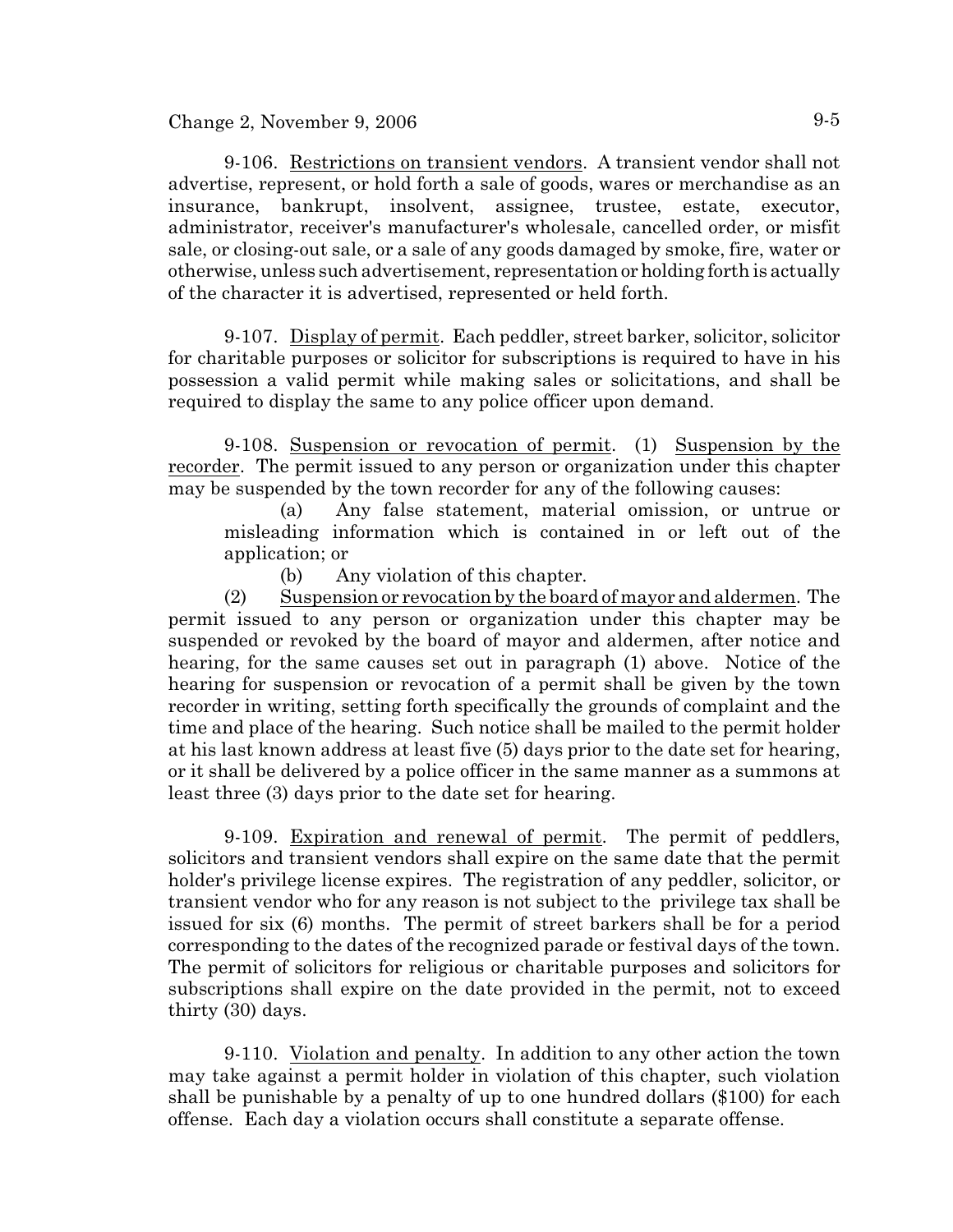### CHAPTER 2

# FAIR HOUSING<sup>1</sup>

### **SECTION**

- 9-201. Definitions.
- 9-202. Prohibited acts.
- 9-203. Exemptions.
- 9-204. Discrimination by real estate agents prohibited.
- 9-205. Duties of human relations subcommittee.
- 9-206. Complaint process.
- 9-207. Penalty.
- 9-208. Additional remedies.

9-201. Definitions. Whenever used in this chapter, the following words and terms shall have the following meanings unless the context necessarily requires otherwise.

(1) "Dwellings" means any building, structure, or portion thereof which is occupied as, or designed or intended for occupancy as, a residence by one or more families, and any vacant land which is offered for sale or lease for the construction or location of any such building.

(2) "Family" includes a single individual.

(3) "Person" includes one or more individuals, corporations, partnerships, associations, labor organizations, legal representatives, mutual companies, joint-stock companies, trusts, unincorporated organizations, trustees, trustees in bankruptcy, receivers and fiduciaries.

(4) "To rent" includes to lease, to sublease, to let and otherwise to grant for a consideration the right to occupy premises not owned by the occupant. (1983 Code, § 5-301)

9-202. Prohibited acts. Subject to the exceptions set out in § 9-203 it shall be unlawful for any person to do any of the following acts:

(1) To refuse to sell or rent after the making of a bona fide offer to do so or to refuse to negotiate for the sale or rental of, or otherwise make unavailable or deny a dwelling to any person because of race, color, religion, or national origin.

(2) To discriminate against any person in the terms, conditions, or privileges of sale or rental of a dwelling, or in the provisions of services or facilities in connection therewith, because of race, color, religion, or national origin.

<sup>1</sup>Municipal code references

Building, plumbing, wiring and housing regulations: title 12. Zoning and land use: title 14.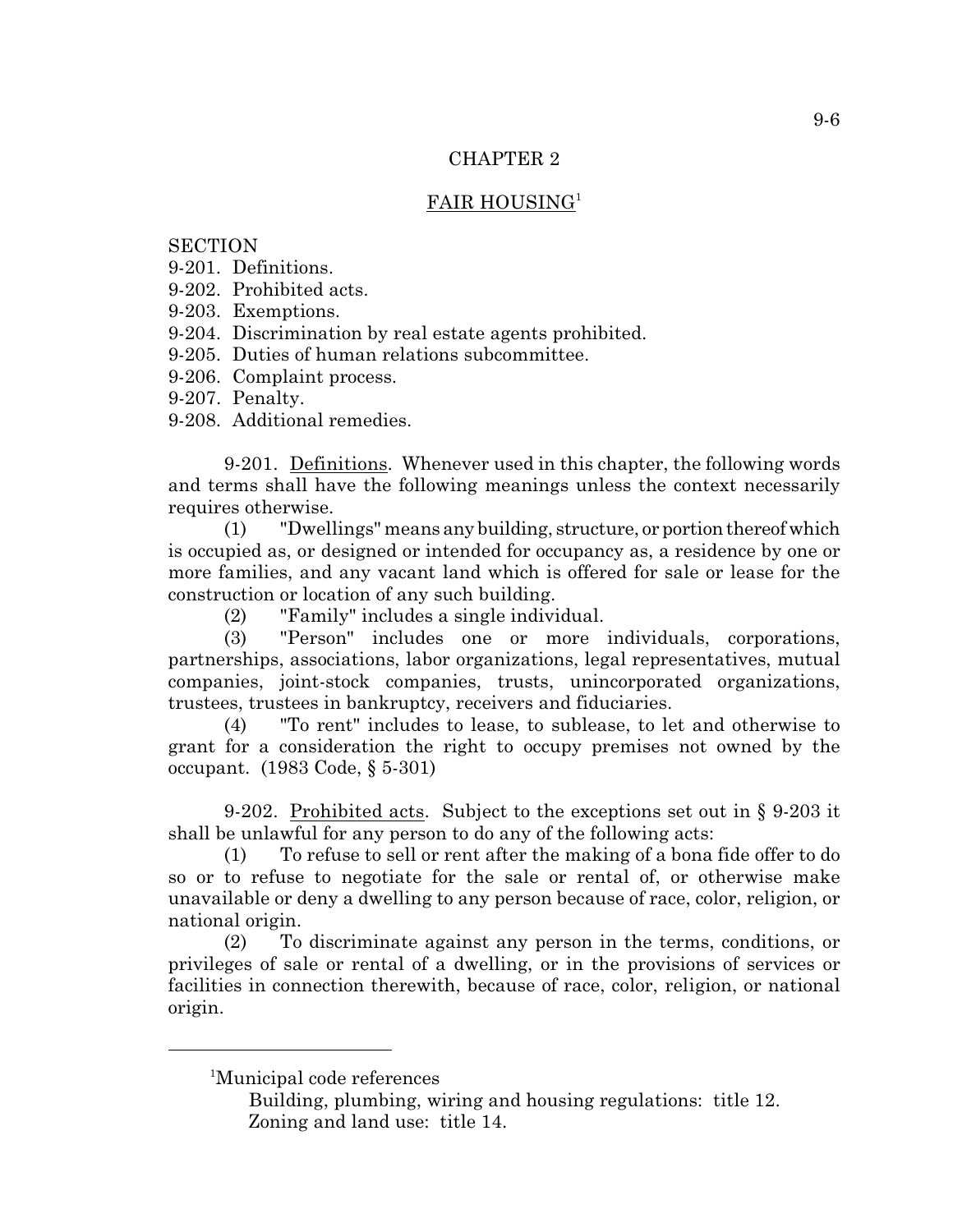(3) To make, print, or publish, or cause to be made, printed, or published any notice, statement, or advertisement, with respect to the sale or rental of a dwelling, that indicates any preference, limitation or discrimination, based on race, color, religion, or national origin.

(4) To represent to any person because of race, color, religion, or national origin, that any dwelling is not available for inspection, sale or rental when such dwelling is in fact so available.

(5) For profit, to induce or attempt to induce any person to sell or rent any dwelling by representations regarding the entry or prospective entry into the neighborhood of a person or persons of a particular race, color, religion, or national origin. (1983 Code, § 5-302)

9-203. Exemptions. Nothing in this chapter shall prohibit a religious organization, association, or society, or any nonprofit institution or organization operated, supervised, or controlled by or in conjunction with a religious organization, association, or society from limiting the sale, rental or occupancy of dwellings which it owns or operates for other than commercial purposes to persons of the same religion, or from giving preference to such persons, unless membership in such religion is restricted on account of race, color, or national origin. (1983 Code, § 5-303)

9-204. Discrimination by real estate organizations prohibited. It shall be unlawful to deny any person access or membership or participation in any multiple-listing service, real estate brokers' organization or other service, organization, or facility relating to the business of selling or renting dwellings, or to discriminate against him in the terms or conditions of such access, membership, or participation on account of race, color, religion, or national origin. (1983 Code, § 5-304)

9-205. Duties of human relations subcommittee. The human relations subcommittee of the mayor's citizens' advisory committee of Carthage is authorized and directed to undertake such educational and conciliatory activities as in its judgment will further the purposes of this chapter. It may call conferences of persons in the housing industry and other interested parties to acquaint them with the provisions hereof and the committee's suggested means of implementing them. The subcommittee shall further endeavor, with the advice of the housing industry and other interested parties, to work out programs of voluntary compliance and may advise appropriate town officials on matters of enforcement. The subcommittee may issue reports on such conferences and consultations as it deems appropriate. (1983 Code, § 5-305)

9-206. Complaint process. Any person who claims to have been injured by an act made unlawful by this chapter, or who claims that he will be injured by such an act, may file a complaint with the chairman of the human relations subcommittee. A complaint shall be filed within one hundred eighty (180) days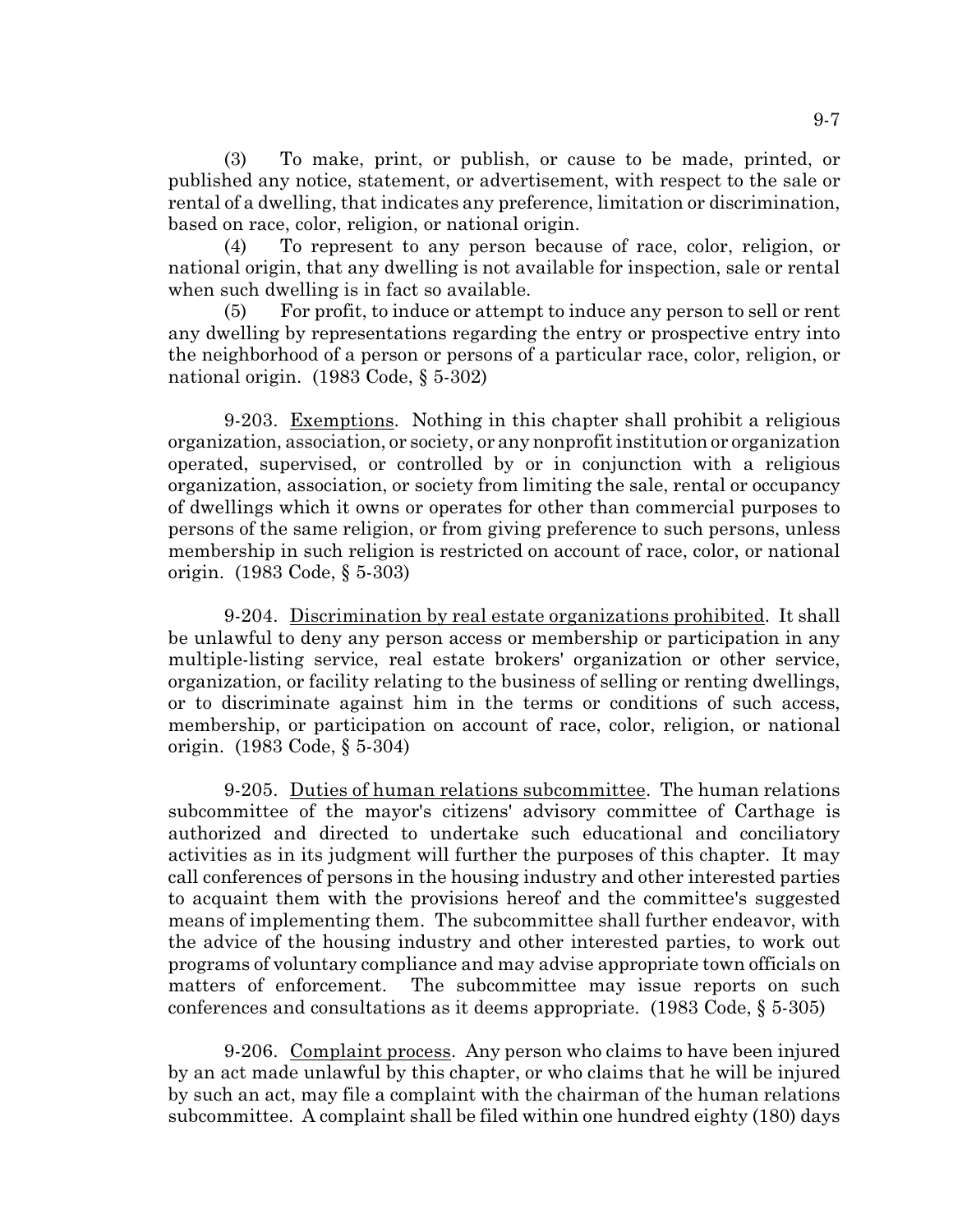after the alleged unlawful act occurred. Complaints shall be in writing and shall contain such information and be in such form as required by the human relations subcommittee. Upon receipt of a complaint the subcommittee shall promptly investigate it and shall complete its investigation within fifteen (15) days. If a majority of the human relations subcommittee finds reasonable cause to believe that a violation of this chapter has occurred, or if a person charged with violation of this chapter refuses to furnish information to said subcommittee, the subcommittee may request the town attorney to prosecute an action in the town court against the person charged in the complaint. Such request shall be in writing. Upon receiving such written request and with the assistance of the aggrieved person and said subcommittee, within fifteen (15) days after receiving such request, the town attorney shall be prepared to prosecute an action in the town court, provided a warrant is sworn out by the aggrieved person and served upon the person or persons charged with the offense. (1983 Code, § 5-306)

9-207. Penalty. Any person violating any provision of this chapter shall be guilty of an offense and upon conviction shall be punished under the general penalty provision of this code. (1983 Code, § 5-307)

9-208. Additional remedies. Nothing in this article requires any person claiming to have been injured by an act made unlawful by this chapter to exhaust the remedies provided herein; nor prevent any such person from seeking relief at any time under the federal civil rights acts or other applicable legal provision. (1983 Code, § 5-308)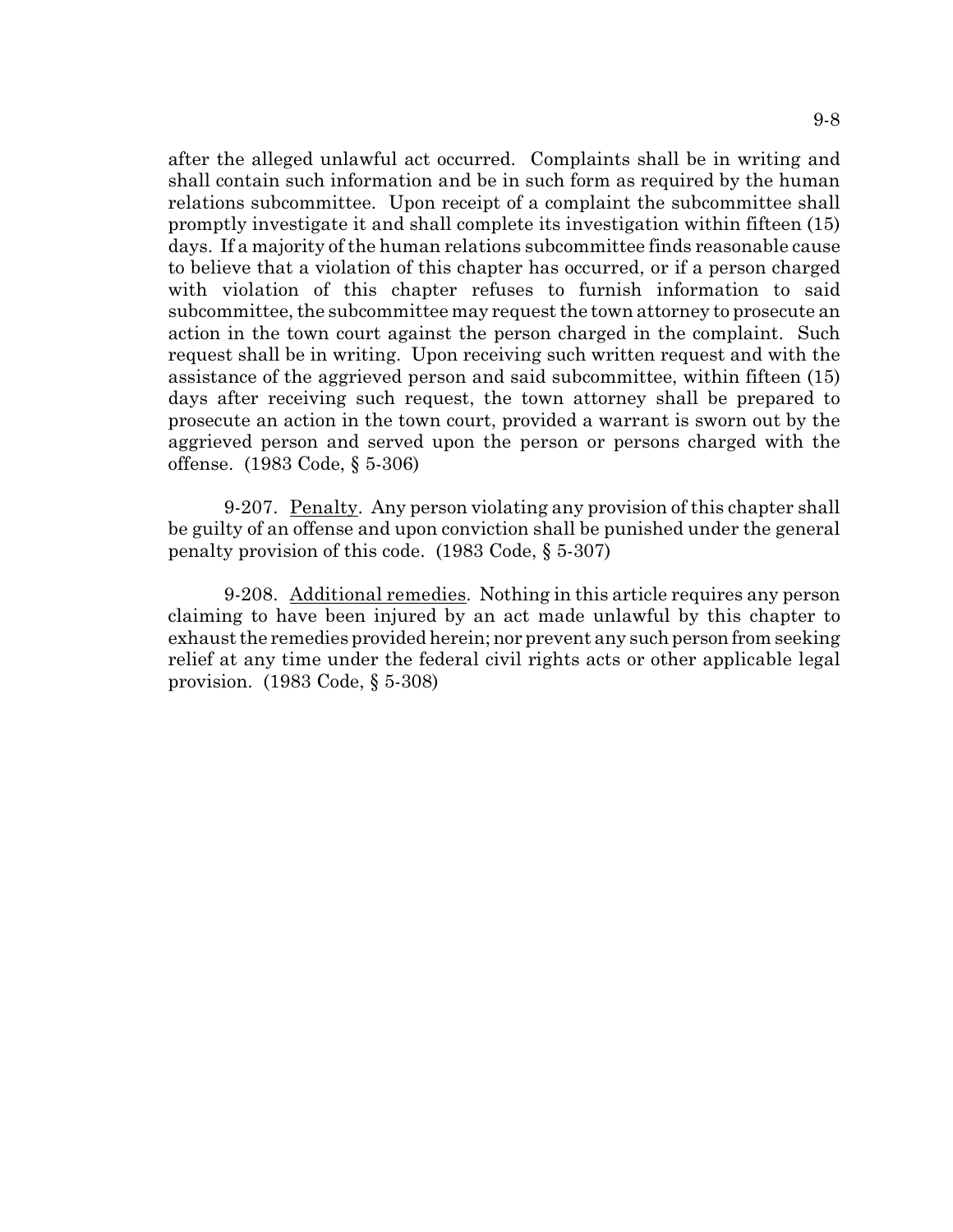#### CHAPTER 3

### CABLE TELEVISION

**SECTION** 9-301. To be furnished under franchise.

9-301. To be furnished under franchise. Cable television service shall be furnished to the Town of Carthage and its inhabitants under franchise as the town council shall grant. The rights, powers, duties and obligations of the Town of Carthage and its inhabitants and the grantee of the franchise shall be clearly stated in the franchise agreement which shall be binding upon the parties concerned.<sup>1</sup> (1983 Code,  $\S$  13-401, modified)

<sup>&</sup>lt;sup>1</sup>For complete details relating to the cable television franchise agreement see Ord. #276 dated April 3, 1997 in the office of the town recorder.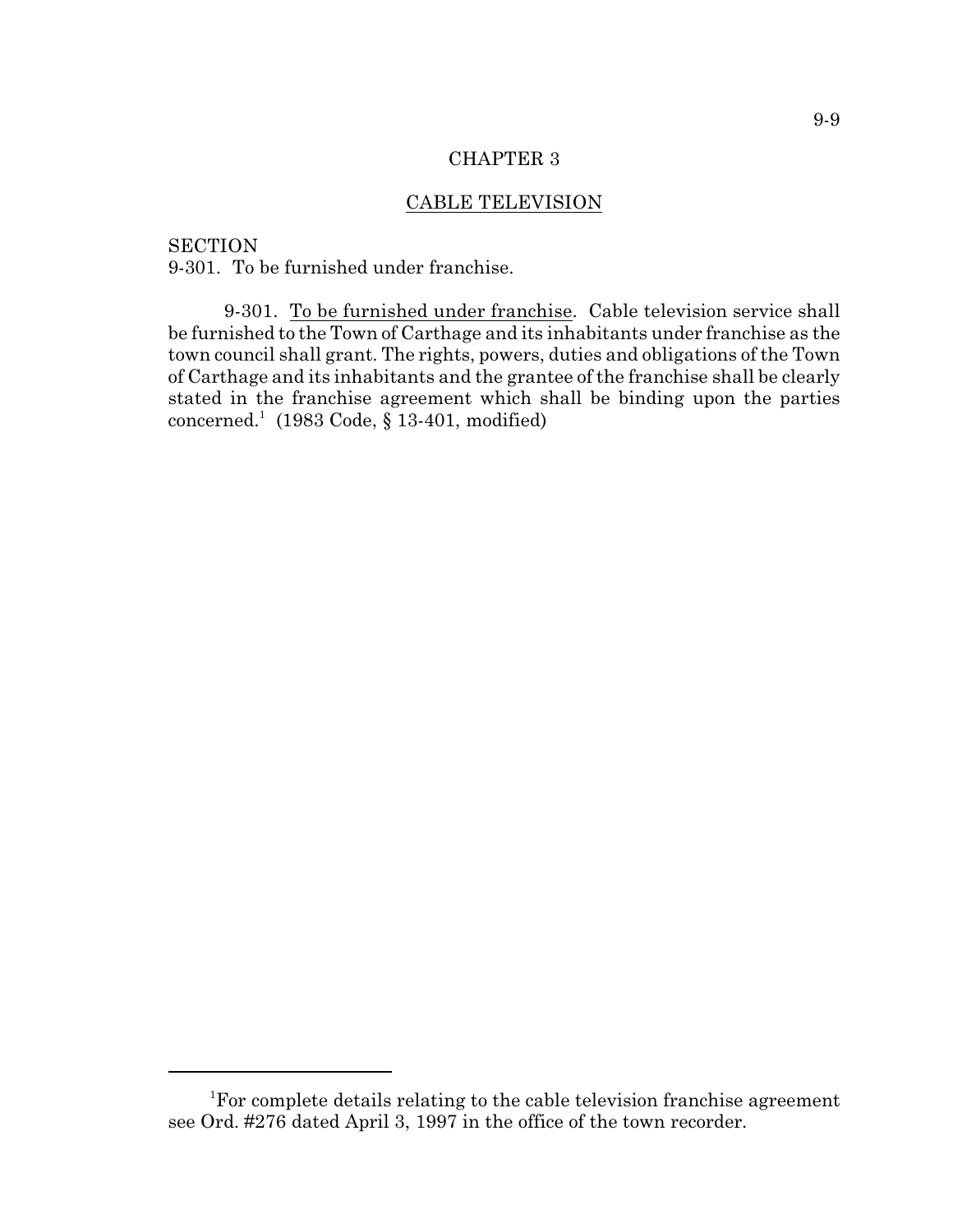#### CHAPTER 4

#### WRECKER SERVICE POLICY

**SECTION** 9-401. Policy 9-402. Purpose. 9-403. Procedures.

9-401. Policy. Officers of the Carthage Police Department must know when the towing of certain vehicles is authorized. Whenever possible, owners or operators of vehicles for which towing is required will be encouraged to specify a towing service of their own choice. When required, the officer will summons needed tow trucks on a rotation basis, unless a specific request for a particular tow service has been made by the owner or operator of the vehicle to be towed. (Ord. #234, June 1989)

9-402. Purpose. The purpose of this policy is to establish the necessary guidelines governing the towing of vehicles. (Ord. #234, June 1989)

9-403. Procedures. (1) Towing situations. These are the occasions when an officer assists the owner/operator of a vehicle in obtaining towing services. Examples of this would be to remove a damaged vehicle from the scene of a traffic accident or in providing assistance to the operator of an otherwise disabled vehicle. Frequently, a minor violation of the law will be involved in the situation. However, the department's goal of providing assistance to the stranded motorists takes precedence over the enforcement of an unintended violation of the law.

(2) Towing procedures. (a) Officers shall request the motoristto name the towing company to be called. Officers shall honor and communicate this request, and shall not summon a wrecker until the motorist has voiced his preference.

(b) When the motorist is unable or unwilling to state a preference, the officer will advise the dispatcher to send a "no request" wrecker from the rotation list.

(c) In extreme emergency situations, officers may summon the nearest wrecker company to the scene.

(d) An officer should remain with motorist until the wrecker arrives.

(e) Officers should wait no more than twenty (20) minutes for a requested wrecker to arrive. After that time, the officer may summon a wrecker from the rotation list. Officers shall make their dispatcher or shift supervisor aware of the delayed response from the first summoned wrecker company and dispatcher shall document same.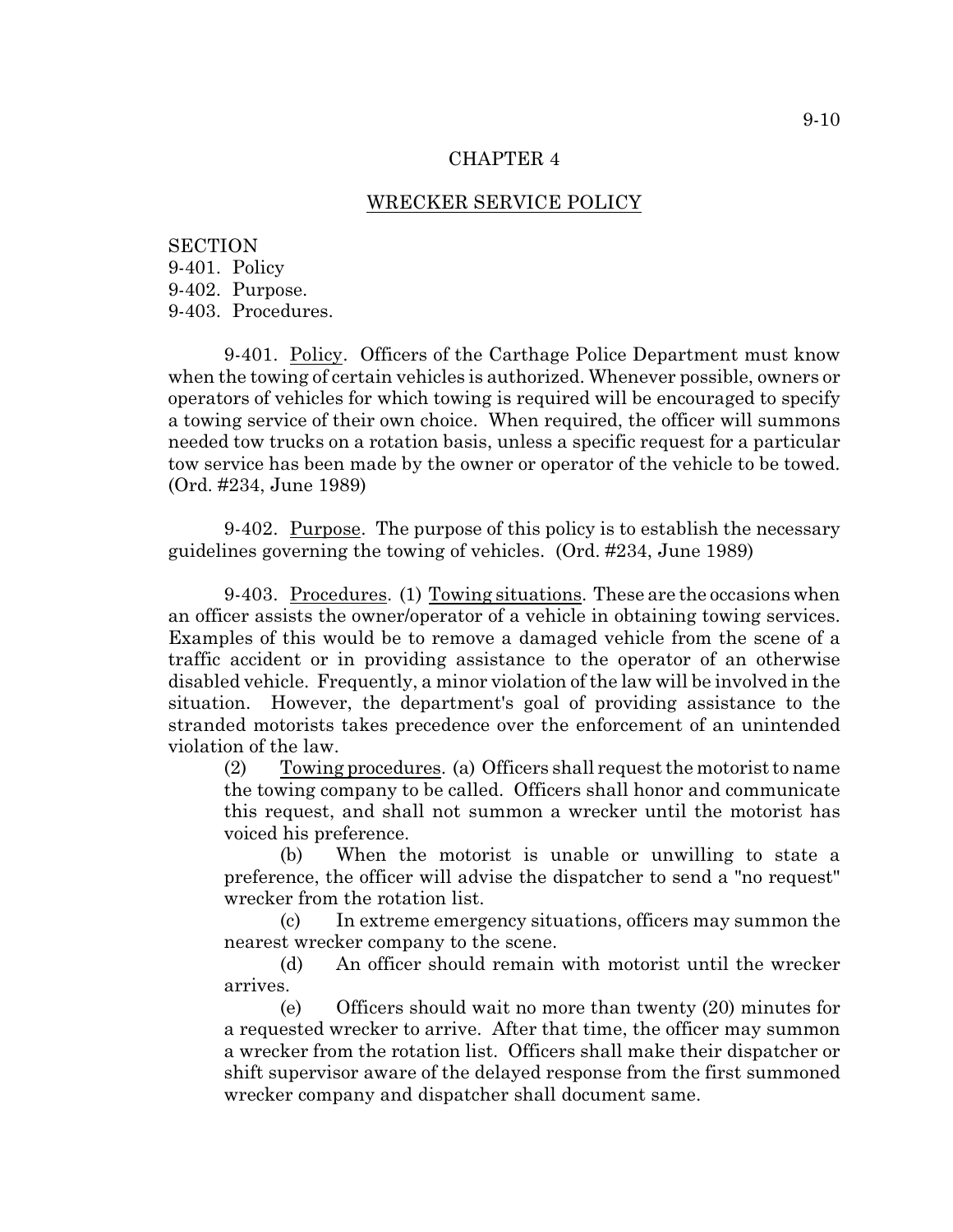(f) If the disabled vehicle can be either pushed by hand or moved by another wrecker to the shoulder of the road while waiting for the requested wrecker to arrive, this should be done to re-open the roadways.

(g) Officers shall not prepare a tow slip for any vehicle which is towed by way of motorists request.

(h) Absent lawful justification to the contrary, officers shall not search any vehicle which is towed by way of motorists request.

(3) Unpound situations. There are occasions when an officer may lawfully seize a vehicle as a result of the violation of a statute, ordinance or traffic regulation where this is provided. Examples of impound situations may be on the arrest of a D.W.I. driver, or the recovery of a stolen vehicle. When impounding vehicles, officers shall comply with all areas of this general order in respect to tow slips, requests for wrecker services, etc.

(4) Impoundment procedures. (a) If the situation allows, officers shall first attempt to dispose of vehicles through the Alternative to Impoundment. When these have failed, officers may proceed with impoundment.

(b) Officers must have proper knowledge that the seizure of the vehicle is lawful. If the officer has any questions on this, he should communicate his concerns to the shift supervisor.

(c) Officers shall complete a tow slip on every impounded vehicle.

(d) Officers shall summon the on-call wrecker from the rotation list.

(e) Officers shall notify the wrecker driver at the time of the call of any unusual circumstances may impact the wrecker driver's decision on which equipment to utilize, such as an unusually large vehicle or the presence of hazardous materials.

(f) Impounded vehicles shall be stored at the wrecker company's lot. Exception to this would be that vehicles subject to forfeiture to the department shall be stored at the county jail.

(g) Officers shall notify the wrecker driver on when to secure a vehicle for evidence processing.

(6) Alternatives to impoundment. If the vehicle is not to be retained by the department for evidentiary or forfeiture purposes, officers shall first attempt to dispose of the vehicle prior to impoundment as follows:

(a) Release to owner. If the owner can be located and is able (sober and licensed) to operate the vehicle, officers should give the owner a reasonable opportunity to move the vehicle in order to avoid impoundment. Examples of this would be vehicles parked in fire lanes.

(b) Alternate driver. If the owner is present but not able (sick, intoxicated, etc.) to operate the vehicle, officers shall request the motorist to designate a person to drive the vehicle from the scene. Officers shall make a reasonable effort to communicate the motorists wishes to the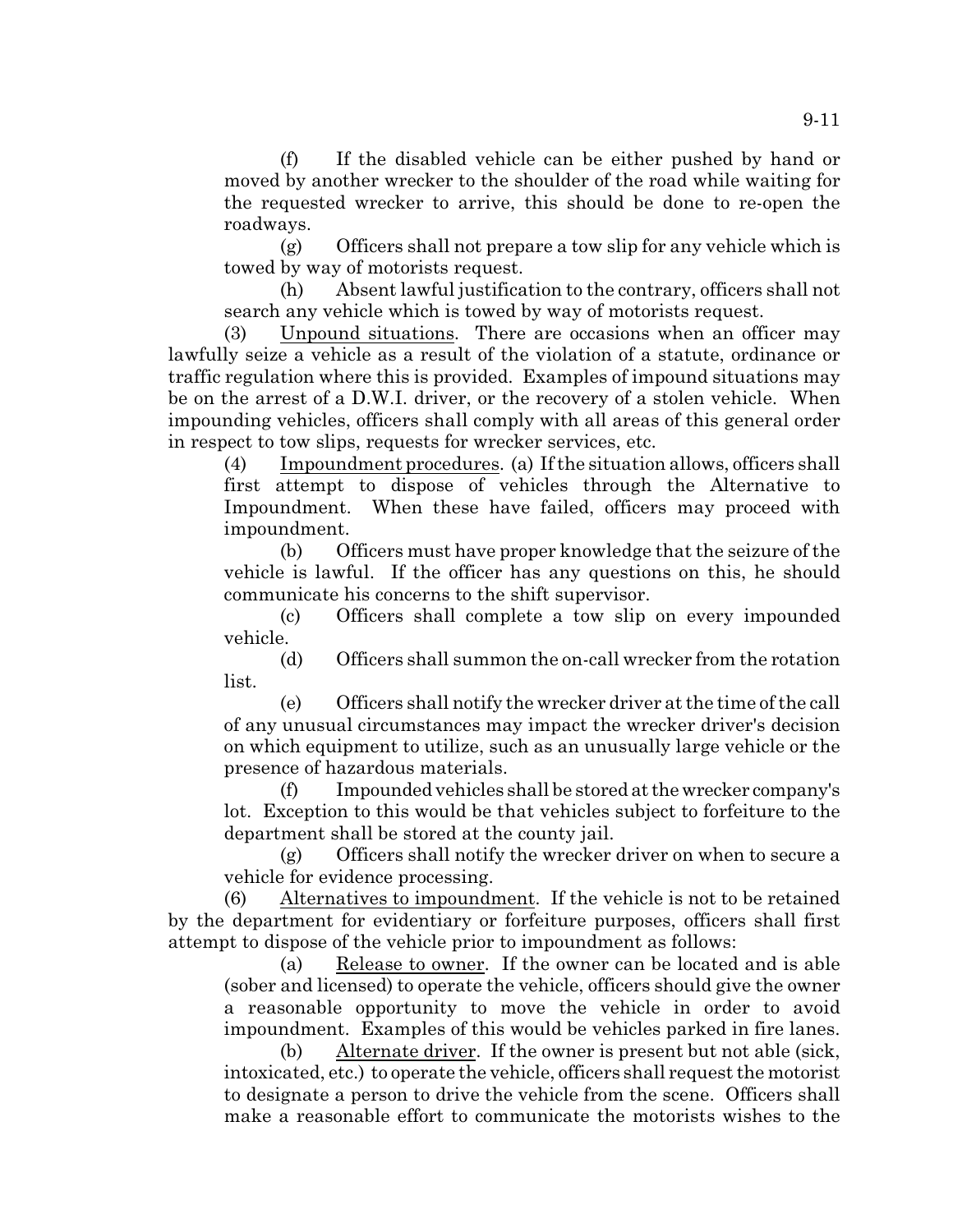designated driver, and shall afford that person a reasonable opportunity to arrive at the scene.

(c) Park the vehicle. If the vehicle is in a place where it can remain lawfully parked, officers may leave the vehicle where it is, at the motorist's request. Officers shall not allow the operator to drive the vehicle to a parking place after having placed under arrest, nor shall any officer drive a citizen's vehicle for this purpose. Officers shall lock all doors and otherwise secure any vehicles so parked.

(d) Release to wrecker company. The motorist may request that the vehicle be towed away by the wrecker company of his own choice. Officers shall comply with these requests when presented by the motorists.

(7) Tow slips. (a) Every officer who impounds a vehicle must complete a tow slip for that vehicle. This should be done immediately before the vehicle is towed. Officers shall not complete a tow slip for vehicles which are towed as a service to the motorist, and the vehicle not impounded.

(b) Officers shall enter all of the required information concerning the vehicle on the tow slip, giving particular attention to entering the correct, complete license number and VIN number.

(c) Officers shall make a complete inventory of all property in the vehicle and shall schedule this property on the tow slip. Officers may open locked compartments (with a key) and may open closed containers to inventory their contents, but shall not force open any locked containers by breaking the lock.

(d) Officers shall require the wrecker driver to sign the tow slip to acknowledge receipt of and responsibility for the vehicle and its contents, and shall provide the wrecker driver with a copy of the tow slip.

(e) Before going off duty, officers shall check both the license number and VIN for stolen through NCIC, and shall indicate the results of this inquiry on the tow slip.

(f) Before going off duty, officers shall turn in the completed tow slip to the shift supervisor or dispatcher.

(g) The shift supervisor or dispatcher shall inspect the tow slip and file in the police department.

(8) "Holds" and removal of "holds." (a) Every officer who initiates a "Hold" on a vehicle shall immediately notify the wrecker company where the vehicle is stored of that fact.

(b) The officer shall mark "HOLD" in broad letters on the tow slip, along with his initials, the date, and the basis for this action.

(c) A "HOLD" may be removed from a vehicle by either the officer who initiated the action or by a superior officer. The officer who terminates a "HOLD" on a vehicle shall immediately notify the wrecker company of this action. He shall also indicate this action on the tow slip, along with his initials, the date and the basis for this action.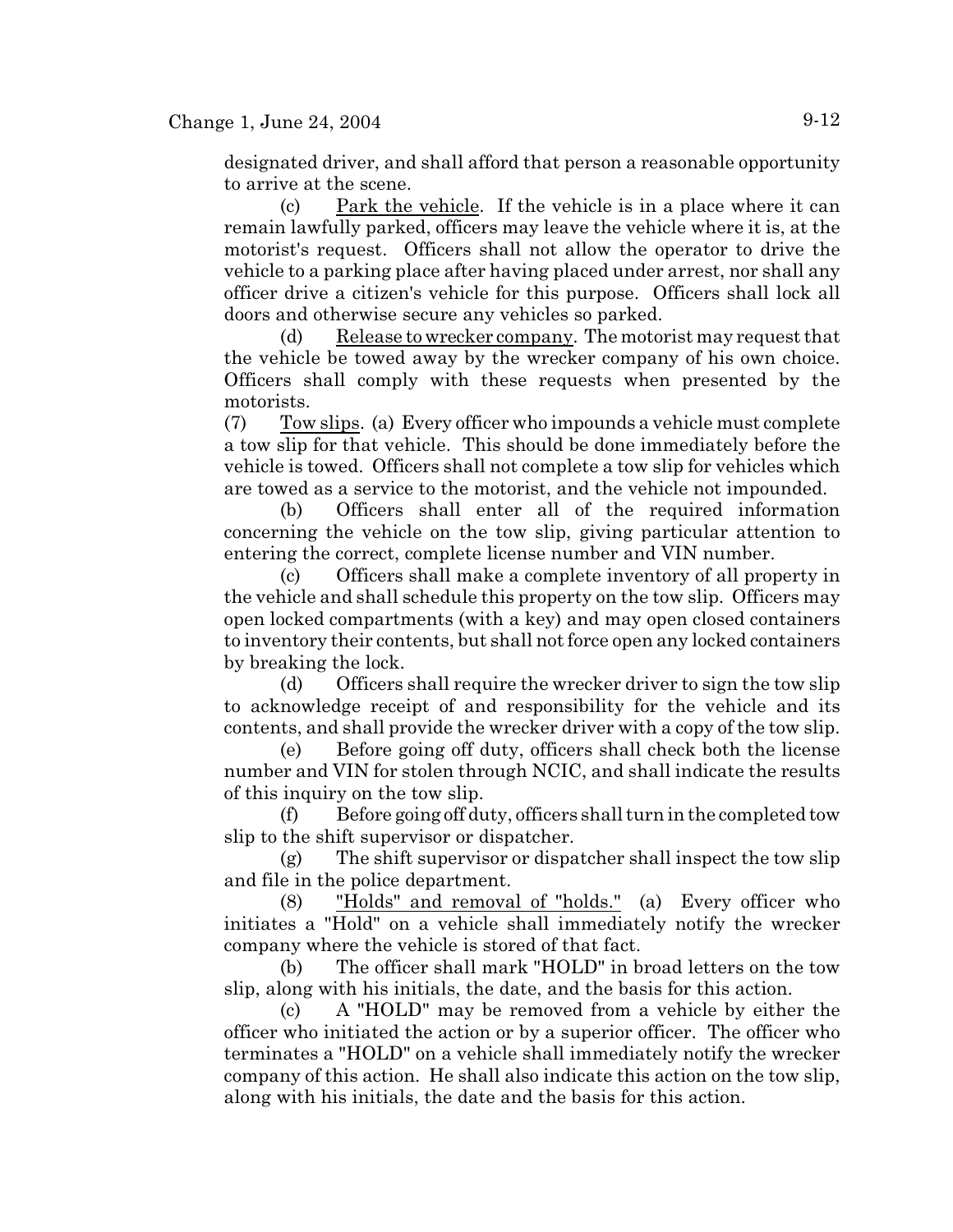(9) Release of impounded vehicles. (a) Impounded vehicles shall be released only by the chief of police or a supervisor.

(b) Impounded vehicles may be released only to the owner of the vehicle or his agent.

(c) The person wishing to claim the vehicle must produce proof of ownership for the vehicle. Either the title or registration papers for the vehicle will serve this purpose.

(d) The officer who releases a vehicle to the agent of the owner will be responsible for verifying that this agent has the proper authorization from the owner to receive the vehicle.

(e) The individual seeking the release of the vehicle must sign the tow slip before the vehicle can be released to him. The officer will then provide this person with a copy of the tow slip and instructions on how they may then obtain the vehicle.

(f) If the tow slip shows that a "HOLD" has been placed on the vehicle at any time during impoundment, the releasing officer should communicate with the officer who initiated the "HOLD" to ensure that it has been removed.

(g) The releasing officer shall ensure that the vehicle has been checked for stolen through NCIC by both license number and VIN before he releases the vehicle.

(10) Wrecker rotation list. (a) The chief of police shall maintain a list of approved wrecker service providers.

(b) Persons who wish to have their service included in the rotation list may obtain an application form from the chief of police.

(c) No company and/or owner shall be permitted to occupy more than one (1) space in the rotation list.

(d) Applicants shall submit the completed application form and other required documentation directly to the chief of police.

(e) A summary of the department's minimum requirements for any company to be admitted to the rotation list shall be as follows:

(i) Maintain a tow in lot for storage of vehicles for the Town of Carthage within 1 mile of the North, South, East and West corporate limits of Carthage, all vehicles shall be towed to this lot and stored there until released.

(ii) Possess a Town of Carthage business license for the business and continue to compute the business license and/or Carthage city sales taxes based on the charges as if all fees and income for the tow and storage charges were earned in the city limits of Carthage, Tennessee, regardless of where the actual storage cost and fees are incurred.

(iii) Premises. The wrecker company must maintain a secure premises for the safe storage of vehicles. Two types of storage areas shall be provided. First, the company must have a building where vehicles that are to be processed for evidentiary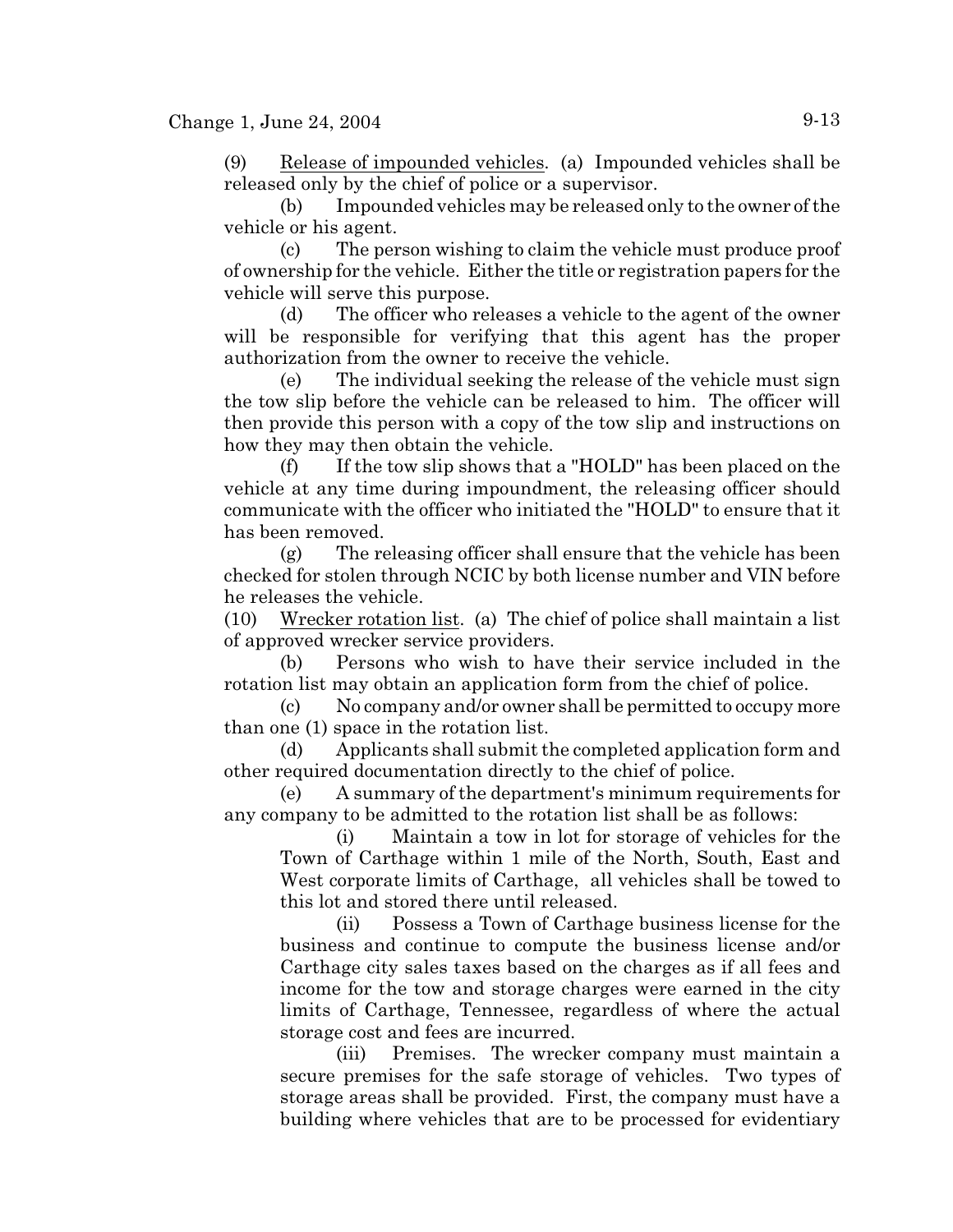purposes may be secured away from public access and out of the weather. Second, a lot or yard shall be maintained for the secure storage of vehicles which are to be retained but not processed for evidence. This lot shall have a secure fence or other enclosure designed to defeat attempts to remove vehicles by unauthorized persons. All such secured storage areas as described herein shall be located within 1 mile of the North, South, East and West corporate limits of Carthage.

(iv) Possess garage keepers liability insurance with minimum coverage levels of \$100,000.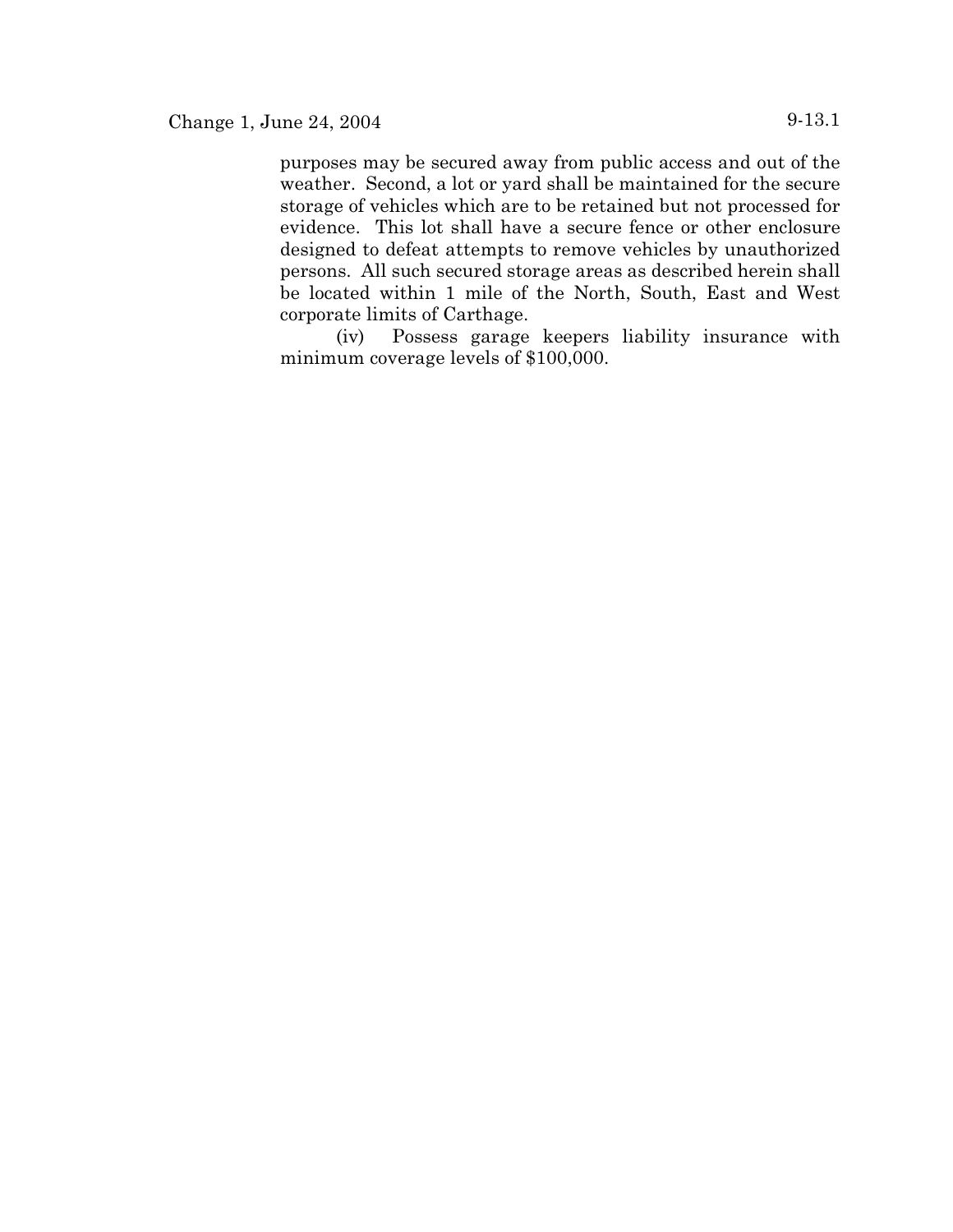(v) Minimum size of lot to hold ten (10) cars with a minimum 6' fence required.

(vi) Secured building with capacity to hold one vehicle for evidentiary purposes.

(vii) Agree to abide by all requirements set forth for wrecker services as outlined herein.

(f) The applicant must cause his insurance agent(s) to verify proof of coverage before the application will be acted on.

(g) The chief of police shall determine whether the applicant has demonstrated satisfactory compliance with the minimum requirements as outlined above, and shall act on the application accordingly.

(h) All applicants who demonstrate successful compliance with these minimum standards shall receive equal opportunity for inclusion in the rotation list.

(i) The chief of police shall issue a final decision on the application via verbal communication.

(j) Renewal of the service privilege shall be on an annual basis, and shall be granted immediately upon receipt of proof of continued insurance.

(k) Service providers shall remain on the rotation list so long as they continue to comply with the minimum standards (defined earlier) and are not found in violation of any of the department's requirements on operating procedures or equipment.

(11) Department use of the rotation list. (a) The chief of police shall schedule every approved service provider to equal placement on the rotation list.

(b) Officers shall request the dispatcher to summon a service provider from the rotation list as needed unless conditions at the scene dictate otherwise. Such conditions may include the presence of an unusually large vehicle to be towed or an extreme emergency of threat to human life or safety. In such instances, officer discretion will be allowed in calling a specific provider only so long as the officer can adequately justify his actions to by-pass the rotation list.

(c) Officers shall request the dispatcher to notify the wrecker driver of any unusual conditions at the scene that may impact the driver's choice of equipment to utilize.

(d) When the dispatcher is unable to make contact with the next provider on the rotation list, or when the provider advises that he is not able to respond, the dispatcher will summon the provider who is next on the rotation list.

(e) The officer at the scene shall immediately notify the shift supervisor of any slow response or other violation of any department regulation concerning wrecker service. The officer shall also submit a written communication about the situation to the chief of police before going off duty.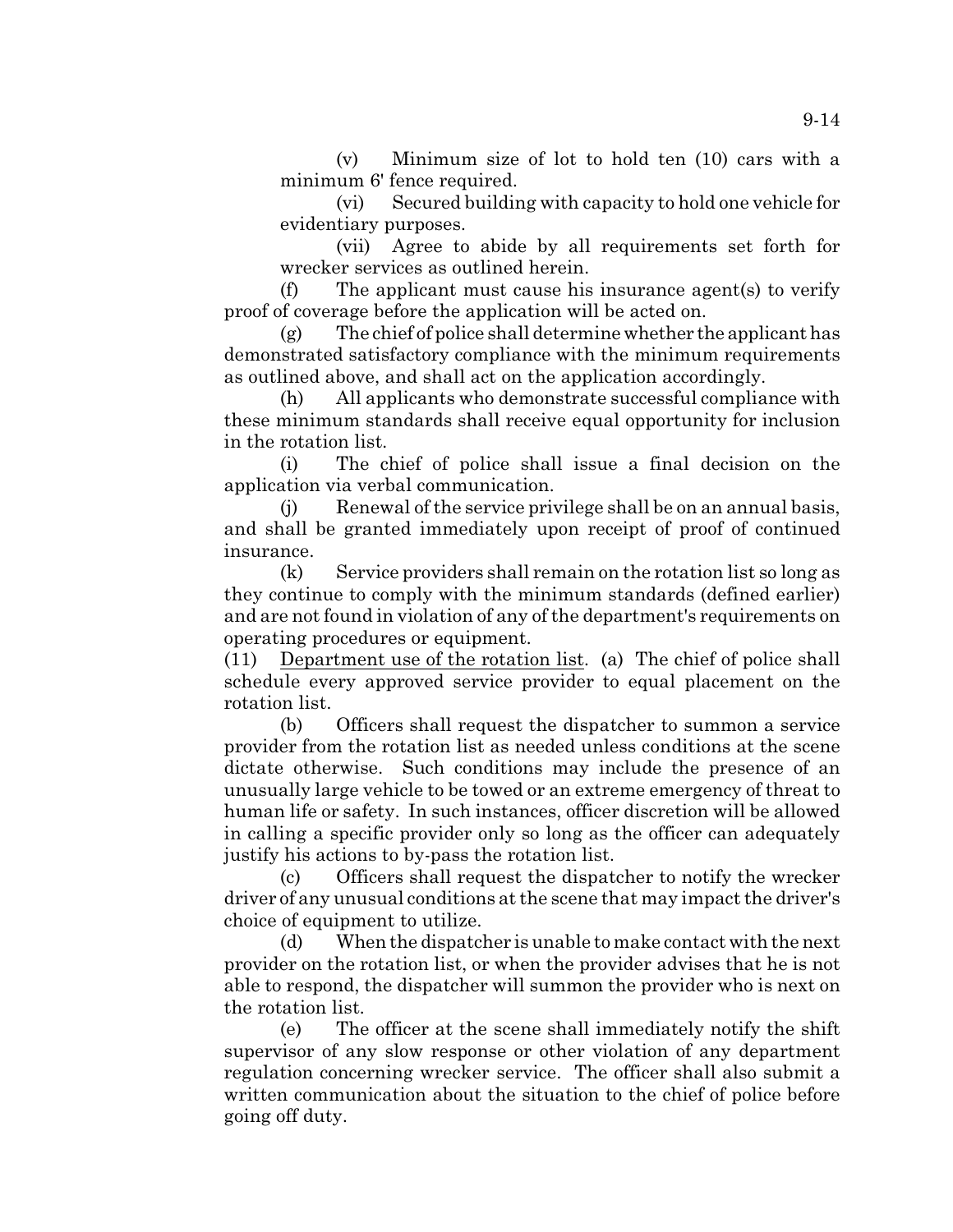(12) Wrecker company operating procedures. (a) Wrecker companies shall make their services available 24 hours a day, seven days a week.

(b) Wrecker vehicles shall arrive at the scene of the call no longer than twenty (20) minutes after receiving notification from the dispatcher.

(c) If a wrecker company is not able to respond when called, the operator must immediately advise the dispatcher of that fact. In these cases, the department will give the call to the company next in line on the rotation list.

(d) Wrecker companies must have trained operators who employ proper towing methods.

(e) Wrecker operators must accept responsibility for the vehicle and its contents by signing the tow slip.

(f) Wrecker companies must honor "Holds" placed on vehicles by the department.

(g) Wrecker companies shall be available to release vehicles seven days a week.

(h) Wrecker companies shall release impounded vehicles only when the person claiming the vehicle has the proper release documents issued by the department.

(i) Wrecker companies shall notify the department of every impounded vehicle which has been held in storage over 30 days, as well as comply with all state requirements.

(j) Wrecker companies shall agree to submit to inspections by the department of their premises, vehicles and equipment for compliance with these regulations. Said inspection may be conducted without prior notice at any time when the company is open for business.

(k) Wrecker companies shall post their current tow rates and storage rates in a conspicuous place at their premises. These rates will be listed with the chief of police. Any changes of rates will be forwarded to the chief of police ten (10) days prior to the proposed change.

(l) The chief of police will remove from the rotation list any wrecker service whose tow rates are excessive when compared against other wrecker companies providing the same service.

(m) Wrecker companies shall tow vehicles to the county jail when so requested.

(n) Wrecker drivers may activate the amber lights when proceeding to scene of call, and must activate the amber lights at the scene and when towing from the scene.

(o) Calls received by wreckers shall be cleared through the department before the wrecker proceeds to the scene even if the owner calls the wrecker direct. No wrecker shall remove a wrecked vehicle without it being investigated by a law enforcement agency.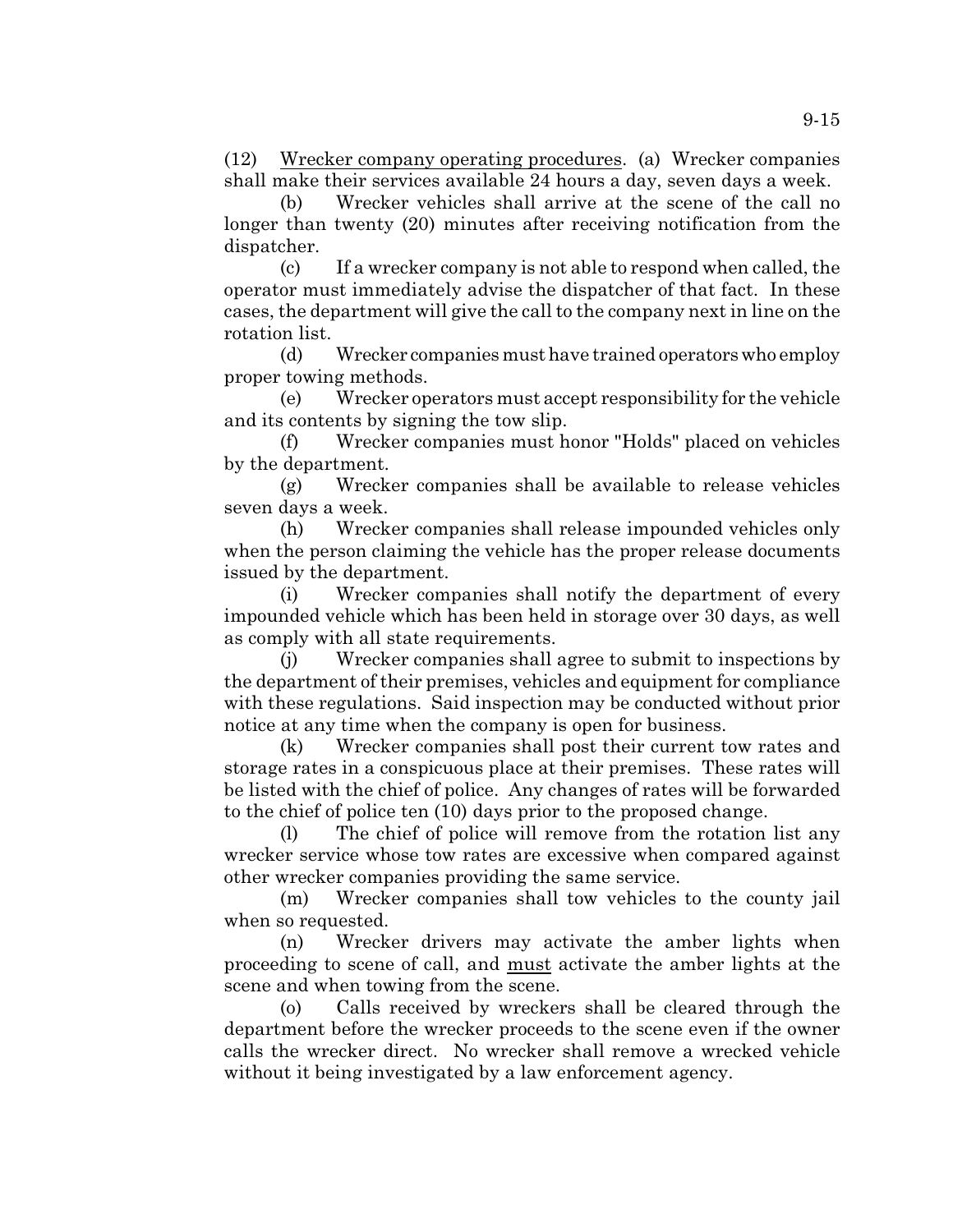(p) Wrecker companies shall be responsible for removing glass and other debris from the highway accident scene.<sup>1</sup>

(q) Wrecker company owners, operators and representatives shall not solicit for business at the scene of any call.

(r) Wreckers are prohibited from chasing or running wrecks without a bona fide call from the department dispatcher or the owner of the vehicle.

(s) Wrecker service operators shall not perform repair work on a vehicle (tow-in or impounded) without the owner's specific request.

(13) Wrecker company equipment and facilities. (a) Premises. The wrecker company must maintain a secure premises for the safe storage of vehicles. Two types of storage areas shall be provided. First, the company must have a building where vehicles that are to be processed for evidentiary purposes may be secured away from public access and out of the weather, this building must be located inside the Carthage town limits. Second, a lot or yard shall be maintained for the secure storage of vehicles which are to be retained but not processed for evidence. This lot shall have a secure fence or other enclosure designed to defeat attempts to remove vehicles by unauthorized persons.

(b) Vehicles. At least one amber-colored rotor-beam light shall be mounted on top of the wrecker. No other color will be approved by the department. All emergency flashers and directional lights showing to the front must be amber color. Wreckers are prohibited from having sirens. The appearance of wreckers shall be reasonably good. They should be painted, and should display the firm's name, address and telephone number painted on or permanently affixed on both doors. Such lettering should be at least three (3) inches high. All wreckers must have the following specifications at a minimum:

(i) The tow truck chassis shall have a minimum manufacturer's capacity of one (1) ton.

(ii) Individual boom capacity of not less than four (4) tons.

(iii) Individual power winch pulling capacity of not less than four (4) tons.

(iv) One hundred (100) feet or more of 3/8 inch cable on each drum.

(v) Dual cable lift capability.

(vi) Belt-type cradle tow plate or tow sling to pick up vehicles; cradle of tow place to be equipped with safety chains; or,

(vii) Wheel-lift tow plate equipped with safety chains; and (viii) Dollies.

9-16

<sup>&</sup>lt;sup>1</sup>State law reference

Tennessee Code Annotated, § 55-8-170.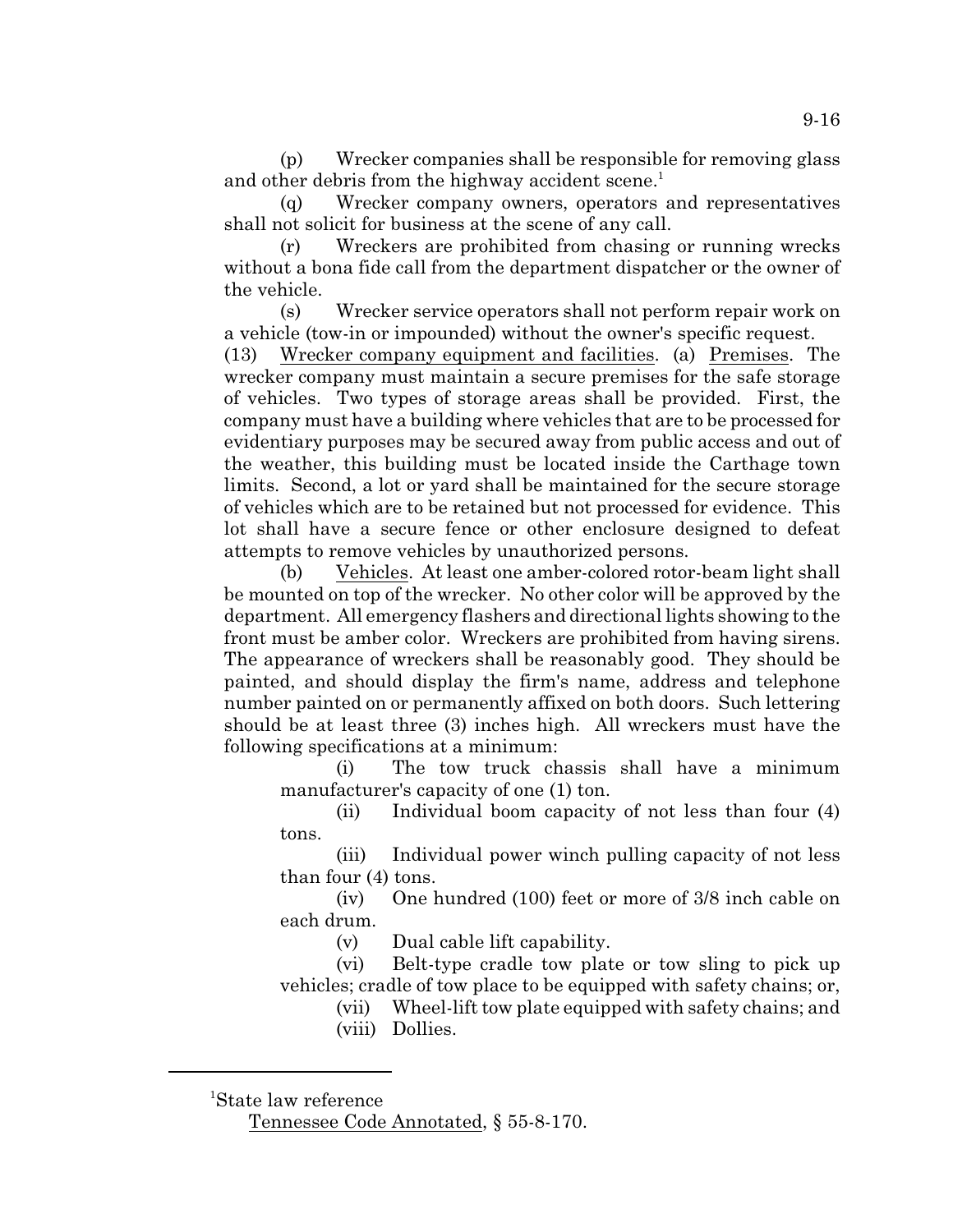(c) Equipment. Every approved wrecker shall have the following equipment on board at all times, at a minimum:

- (i) Heavy-duty push broom.
- (ii) Flood lights on hoist to illumine scene at night.
- (iii) Shovel.
- (iv) Axe, or similar wood cutting tool.
- (v) Pinchbar, prybar or crowbar.
- (vi) Bolt cutters with insulated handles; and

(vii) Minimum of one 20-pound Class ABC Underwriters Laboratory approved fire extinguisher.

(14) Removal from the rotation list. (a) The department will receive and investigate all complaints of service and/or charges against wrecker companies on the rotation list.

(b) The chief of police shall assign a sworn officer to investigate the complaint.

(c) The investigating officer will conduct his inquiries in a thorough, prompt and impartial manner.

(d) The investigating officer will forward copies of the complaint, investigative reports and other findings to the chief of police.

(e) The chief of police shall render a decision on the complaint within five (5) working days after the investigative reports have been forwarded to him.

(f) The chief of police shall issue his findings in the matter, and this shall be reduced to writing. Copies of this decision shall be furnished to both the complainant and the operator of the wrecker company.

(g) The penalty for a confirmed violation of any of the regulations concerning wrecker services may be:

(i) Letter of warning;

(ii) Suspension of towing privileges up to six (6) months;

(iii) Removal from the rotation list.

(h) Wrecker company owners/operators may appeal the penalty prescribed by the chief of police directly to the town council.

(15) Frequently received calls. (a) Private property with public access such as the parking areas around malls and shopping centers. As provided by Tennessee legislation, officers have the authority to enforce all state and municipal traffic regulations on these areas. Officers should attempt to remove vehicles via the alternatives to impoundment procedures prior to impoundment from these properties.

(b) Private property without public access such as private residence properties. Officers do not have the authority to remove vehicles from these properties. That authority rests with the owner of the property. Upon receiving such requests, officers should courteously advise the complainant of the limitations on officers in these matters, and suggest the various means available to the complainant to resolve the situation. This order is not intended to interfere with officers' obligation